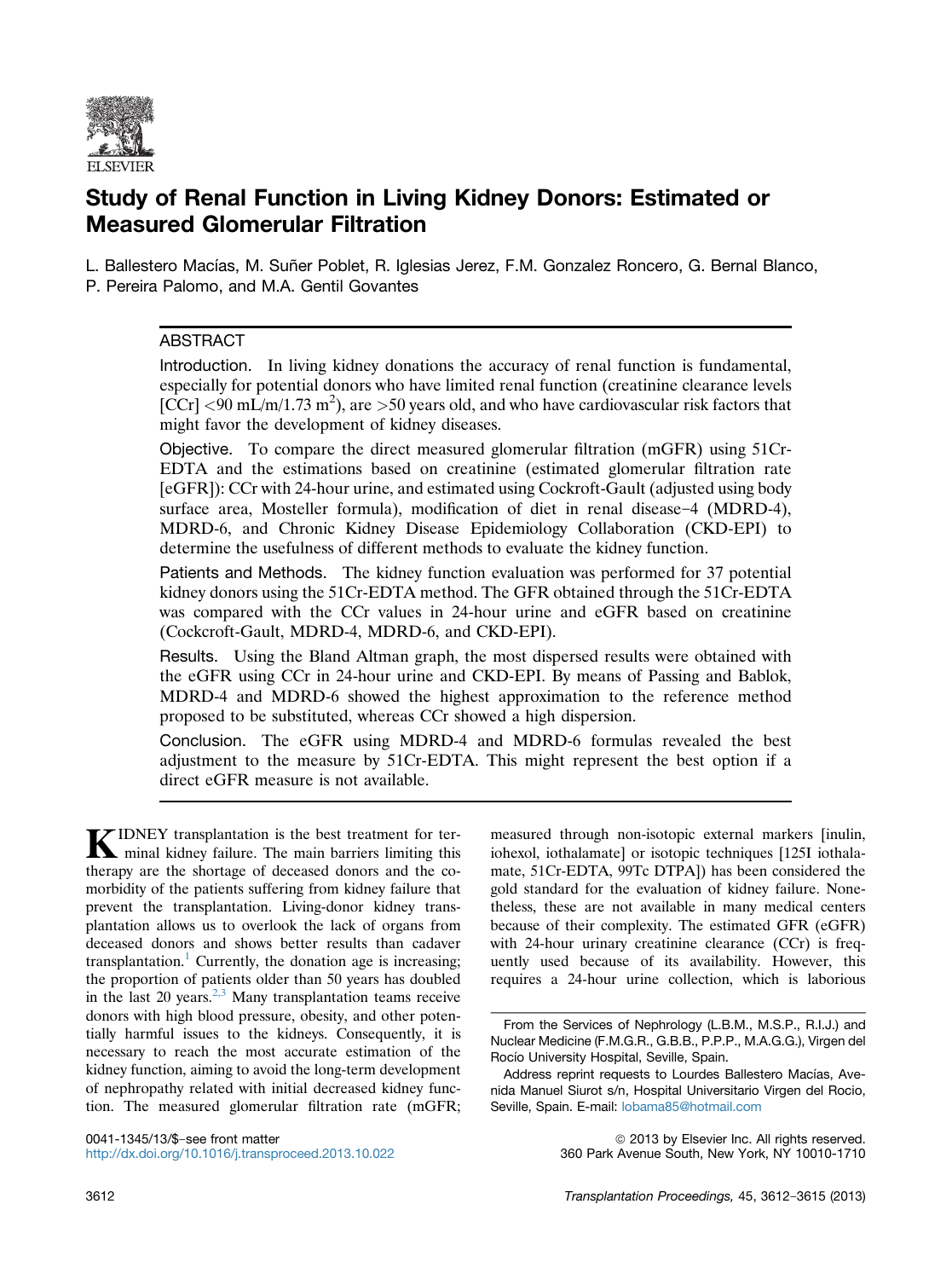and frequently mistaken. The eGFR using serum-based creatinine formulas (Cockroft-Gault, aMDRD, Chronic Kidney Disease Epidemiology Collaboration (CKD-EPI) is not validated for this specific population because these come from a population with a lower rate of glomerular filtration.[6,7](#page-3-0) One of the main limitations of the eGFR using MDRD is its low correlation with the real glomerular filtration for values higher than 60 mL/min/1.73 m<sup>2</sup>. Nonetheless, the average CCr and MDRD give a good approximation to the mGFR with 125 iothalamate. $8$  Dr Levey, from the CKD-EPI group of the National Institute of Diabetes and Digestive and Kidney Diseases (NIDDK), creator of the MDRD equation, has recently published a new equation. This new equation is more accurate and has been validated in the American population, the CKD-EPI, based on the standardized creatinine and using the same parameters as the MDRD equation (sex, race, and age). $8$  This equation aims to achieve a better performance in the normal and higher ranges of glomerular filtration. Nevertheless, the accuracy of this equation in living donors, especially in older people, has not been proven.

Because of the complexity of the direct measurement of glomerular filtration, and the fact that not all centers have a validated technique, we performed a comparative study between the mGFR with 51Cr-EDTA for the measurement of endogenous creatinine and the eGFR by means of serum creatinine-based formulas.

#### MATERIALS AND METHODS

We evaluated 37 potential living kidney donors from April 2011 to January 2013 in the Virgen del Rocio University Hospital. The mGFR was determined using the clearance of 51Cr-EDTA and the eGFR by CCr in 24-hour urine and serum creatinine-based formulas before donation as part of the screening program.

### Measured GFR

Based on the recommendations of the British Society of Nuclear Medicine<sup>[13](#page-3-0)</sup> for the calculation of the glomerular filtration, we applied the second exponential method, according to Mistry, with Chantler's correction.<sup>14</sup> Thus, GFR = [VD  $\times$  0.693  $\times$  0.87  $\times$  1000  $(mL/min)]/T1/2$  and normalized GFR = GFR  $\times$  1.73 /body surface area (BSA; mL/min/1.73), where VD is the volume of distribution and T1/2 is an inverse elimination constant. It is necessary to make a correction to BSA normalization of  $1.73 \text{ m}^2$ . The calculation of the BSA of the patient was made using the Haycock formula.

## Creatinine Clearance

Proper collection of a 24-hour urine sample is important. It was considered correct if the creatinine in the 24-hour urine was between 15 and 20 mg/kg for women and 20 and 25 mg/kg for men. The means of two samples were collected per donor: CrCl\_ [UCr\_V]/SCr (then adjusted for BSA of 1.73 m<sup>2</sup>), where UCr\_24-hr urine creatinine level and V\_24-hr urine volume. The formulas used for eFGR were the following:

Cockcroft-Gault: [(140\_age) \_weight (kg)]/ [SCr\_72] \_ [0.85 if female] (adjusted for BSA of 1.73  $m<sup>2</sup>$ )

MDRD-4: 186  $\times$  (creatinine)-1.154  $\times$  (age)-0.203  $\times$  (0.742 if female)

MDRD-6: 170  $\times$  (creatinine)-0.999  $\times$  (age)-0.176  $\times$  (urea  $\times$  $(0.467)$ -0.170  $\times$  (albumin)  $0.318 \times (0.762 \text{ if female}) \times (1.180 \text{ if black})$ race)

The CKD-EPI equation was calculated to be gender specific and stratified by creatinine levels, according to Delmonico et al. $9-1$ 

To calculate the BSA we used the Monsteller formula  $(\sqrt{\text{height}})$  $(cm)*weight(kg)/3600).$ 

The serum creatinine level was determined using automated tests established in routine laboratories through the Jaffe method with alkaline picrate on the Roche/Hitachi cobas systems.

# Statistical Analysis

The descriptive data from the sample were analyzed using SPSS19.00 (IBM, Chicago, Ill, United States). Bland-Altman graphs were used to represent the error trend between mGFR and eGFR with the average of the overall mean with 2 SDs, in addition to using Passing and Bablok for the non-parametric analysis in the comparison of the equivalence between both methods to calculate the GFR. This method uses the gradient of the regression line calculated as the mean of all possible slopes.

# **RESULTS**

Of the 37 potential living-kidney donors studied, 23 were female (62.2%) and 14 male (37.8%), with an average age of  $47.95 \pm 10.93$  years. The mean body area was  $1.81 \pm 0.18$  m<sup>2</sup>, mean serum Cr level  $0.75 \pm 0.16$  mg/dL, and the 24-hour urinary volume for the CCr was  $1921.75 \pm 884.18$  mL/min with 27 (71%) valid samples to determine and an average CCr of  $148 \pm 62.75$  mL/min/1.73 m<sup>2</sup>. The mean mGFR was 99.21  $\pm$  17.58 mL/min/1.73 m<sup>2</sup> by 51Cr-EDTA. The mean eGFR according to the Cr-based formulas was Cockcroft-Gault,  $110 \pm 22.9 \text{ mL/min}/1.73 \text{ m}^2$ ; MDRD-4,  $103.36 \pm 1.03$ 17.90; MDRD-6, 103.99  $\pm$  17.56; and CKD-EPI, 102.47  $\pm$ 12.34. We compared the mGFR by 51Cr-EDTA with the formulas based on Cr. [Figure 1](#page-2-0) shows the comparison of the mGFR using 51Cr-EDTA between eGFR with the different formulas and with CCr in 24-hour urine. The Bland and Altman graph shows the dispersion values of the generalized form by the different formulas with extreme values outside the 1.96 SD in CCr and CKD-EPI. Although the values were dispersed, the rest of the formulas were within 1.96 SD or close to it. In [Fig 1](#page-2-0), with Passing and Bablok, we see that the formulas with the closest approximation to the mGFR reference method are the MDRD-4 (slope B is 0.96 with a  $95\%$  confidence interval [CI] of 0.68-1.44) and MDRD-6 (slope B is  $0.99$  with a  $95\%$  CI of  $0.60-1.5$ ). The Cockcroft-Gault shows a slope B of  $0.7$  with a 95% CI of  $0.45-1.19$ . There was a high dispersion by means of CCr with a slope B of 0.16 (95% CI, 0.029-0.34) and CKD-EPI with slope B of 1.54 (95% CI, 1.01-2.8).

# **DISCUSSION**

The study of kidney function is decisive in the evaluation of possible kidney donors because of the influence on implant functionality and the donor's remaining kidney. After nephrectomy, the donor abruptly loses 50% of their glomerular filtration, but the donor recovers very fast, mainly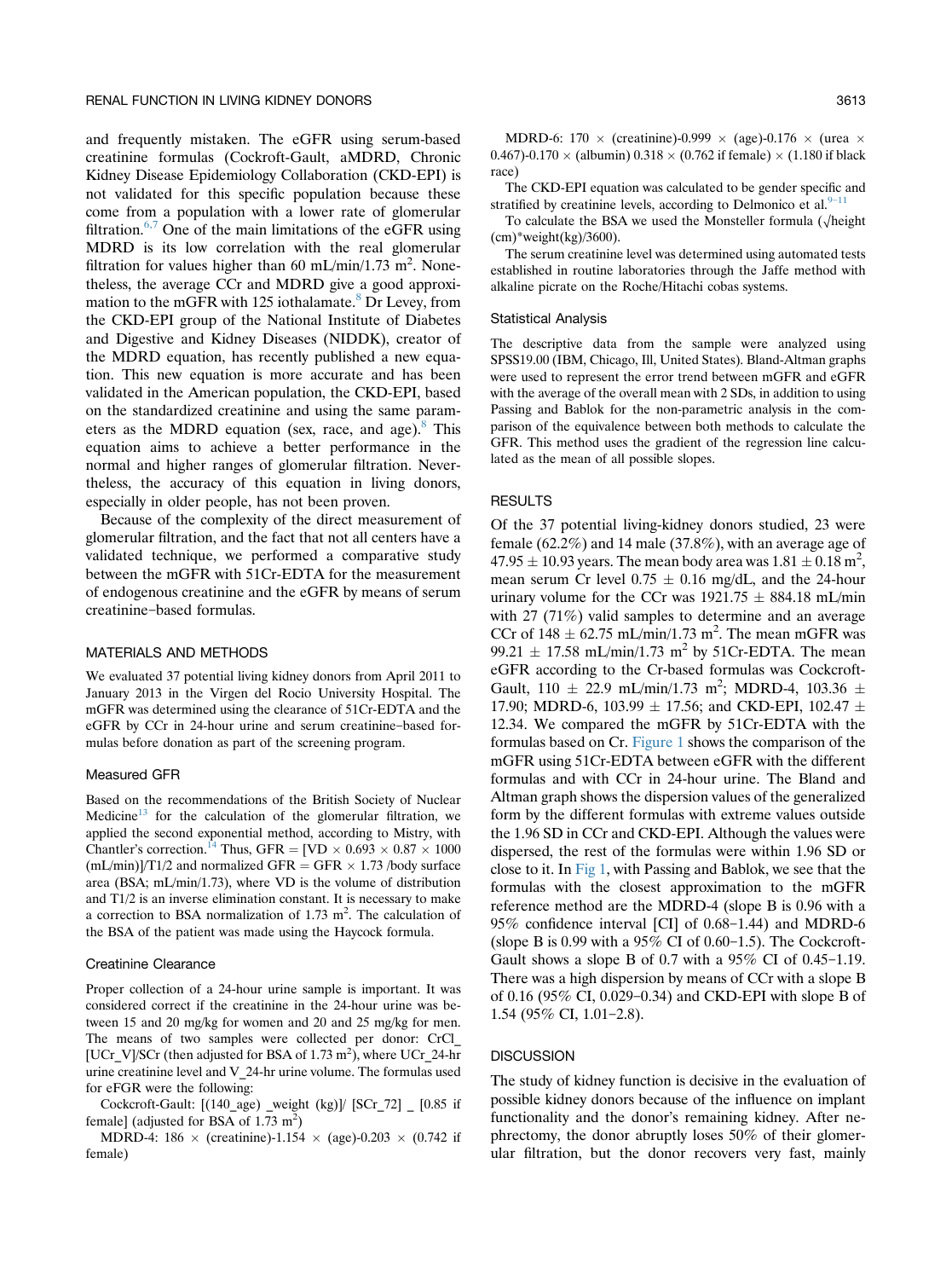<span id="page-2-0"></span>

Fig 1. Show the comparison of the mGFR using 51Cr-EDTA between eGFR with the different formulas and with CCr in 24-hour urine.